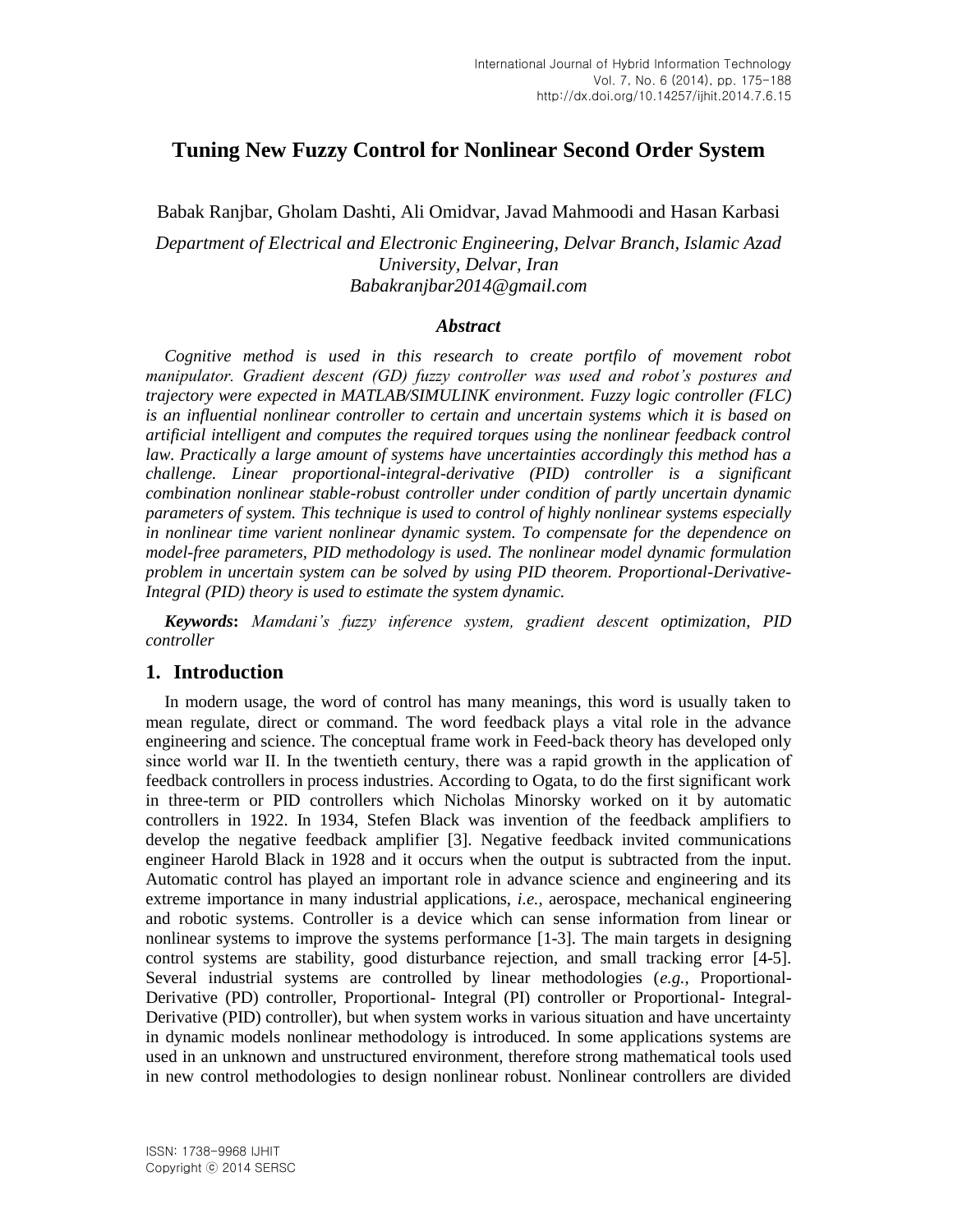into to six groups, namely, feedback linearization (computed-torque control), passivity-based control, sliding mode control (variable structure control), artificial intelligence control, Lyapunov-based control and adaptive control [1, 6- 11].

Fuzzy Logic controller (FLC) is a powerful model-free nonlinear controller which it widely used in control of nonlinear systems. It is based on rule base of system and computes the required arm torques using the nonlinear feedback model free control law. This controller works very well when the formulation of dynamic and physical parameters are difficult or sometimes are unknown but when the system has variation in dynamic parameters, the controller has no acceptable performance [11]. In practice, most of physical systems parameters are time variant, therefore, online tuning fuzzy controller used to compensate nonlinear dynamic equation of this system [1, 6]. Research on fuzzy logic controller is significantly growing on nonlinear system application which has been reported in [1-5, 6-7]. Vivas and Mosquera [6] have proposed a predictive functional fuzzy controller and compare to feedback linearization controller for tracking response in uncertain environment. However both controllers have been used in feedback linearization, but predictive fuzzy strategy gives better result as a performance. A fuzzy logic control with non parametric regression models have been presented for a robot arm [7]. This controller also has been problem in uncertain dynamic models. Based on [1-5]and [6-7] fuzzy logic controller is a significant nonlinear controller to partly certain systems Proposed methodology is used to control of highly nonlinear systems especially for robot manipulator. In this method in the first time fuzzy logic controller is design and in the second step PID controller is used to design online tuning. However fuzzy logic controller works very good especially in nonlinear systems but it has an important challenges; nonlinear system's dynamic formulation in uncertain dynamic parameter. The nonlinear dynamic formulation problem in uncertain system is solved by using conventional PID controller [8]. Pure fuzzy logic controller and proposed methodology have difficulty in tune the controller's coefficient. It is possible to solve this problem by combining proposed methodology and gradient descent optimization (GDO). This method is based on resolve the switching feedback linearization controller  $(\varphi)$ .

This paper is organized as follows:

- In Section 2, main subject of modeling robot manipulator formulation, forward kinematics, fuzzy logic method and PID methodology are presented.
- Detail of proposed methodology is presented in Section 3.
- In Section 4, the simulation result is presented and finally in section 5, the conclusion is presented.

## **2. Theory**

*Dynamic Formulation of 2-DOF Robot Manipulator: Dynamic modeling of robot* manipulators is used to describe the behavior of robot manipulator such as linear or nonlinear dynamic behavior, design of model based controller such as pure sliding mode controller which design this controller is based on nonlinear dynamic equations, and for simulation. The dynamic modeling describes the relationship between joint motion, velocity, and accelerations to force/torque or current/voltage and also it can be used to describe the particular dynamic effects (*e.g.*, inertia, coriolios, centrifugal, and the other parameters) to behavior of system[1]. The equation of an *n-DOF* robot manipulator governed by the following equation [1, 4]:

$$
M(q)\ddot{q} + N(q,\dot{q}) = \tau \tag{1}
$$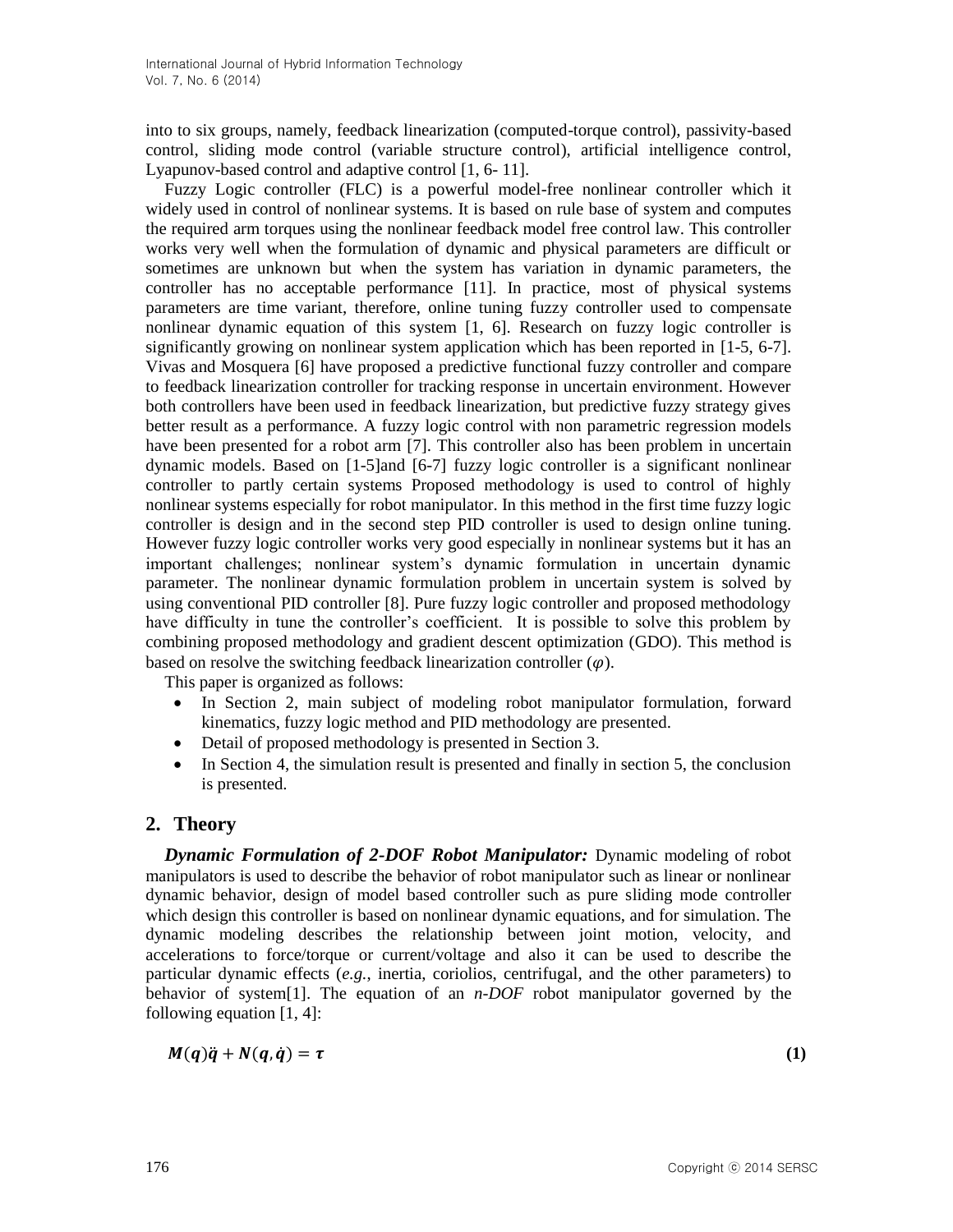Where  $\tau$  is actuation torque, M (q) is a symmetric and positive define inertia matrix,  $N(q, \dot{q})$  is the vector of nonlinearity term. This robot manipulator dynamic equation can also be written in a following form [1-4]:

$$
\tau = M(q)\ddot{q} + B(q)[\dot{q}\dot{q}] + C(q)[\dot{q}]^2 + G(q) \qquad (2)
$$

Where  $B(q)$  is the matrix of coriolios torques,  $C(q)$  is the matrix of centrifugal torques, and G(q) is the vector of gravity force. The dynamic terms in equation (2) are only manipulator position. This is a decoupled system with simple second order linear differential dynamics. In other words, the component  $\ddot{q}$  influences, with a double integrator relationship, only the joint variable $q_i$ , independently of the motion of the other joints. Therefore, the angular acceleration is found as to be [3]:

$$
\ddot{q} = M^{-1}(q) \cdot \{ \tau - N(q, \dot{q}) \} \tag{3}
$$

This technique is very attractive from a control point of view.

*Forward Kinematics of PUMA robot:* Calculate the relationship between rigid bodies and end-effector without any forces is called Robot manipulator Kinematics. Study of this part is pivotal to calculate accurate dynamic part, to design with an acceptable performance controller, and in real situations and practical applications. As expected the study of manipulator kinematics is divided into two main parts: forward and inverse kinematics. Forward kinematics has been used to find the position and orientation of task (end-effector) frame when angles and/or displacement of joints are known. Inverse kinematics has been used to find possible joints variable (displacements and angles) when all position and orientation of end-effector be active [1].

The main target in forward kinematics is calculating the following function:

$$
\Psi(X,q) = 0 \tag{4}
$$

Where  $\Psi(.) \in R^n$  is a nonlinear vector function,  $X = [X_1, X_2, ..., X_l]^T$  is the vector of task space variables which generally endeffector has six task space variables, three position and three orientation,  $q = [q_1, q_2, ..., q_n]^T$  is a vector of angles or displacement, and finally  $n$  is the number of actuated joints. The Denavit-Hartenberg (D-H) convention is a method of drawing robot manipulators free body diagrams. Denvit-Hartenberg (D-H) convention study is necessary to calculate forward kinematics in serial robot manipulator. The first step to calculate the serial link robot manipulator forward kinematics is link description; the second step is finding the D-H convention after the frame attachment and finally finds the forward kinematics. Forward kinematics is a  $4\times4$  matrix which  $3\times3$  of them shows the rotation matrix,  $3\times1$  of them is shown the position vector and last four cells are scaling factor [1, 6]. Singularity is a location in the robot manipulator's workspace which the robot manipulator loses one or more degrees of freedom in Cartesian space. Singularities are one of the most important challenges in inverse kinematics which Cheng *et al.*, have proposed a method to solve this problem [11]. A systematic Forward Kinematics of robot manipulator solution is the main target of this part. The first step to compute Forward Kinematics (F.K) of robot manipulator is finding the standard D-H parameters. The following steps show the systematic derivation of the standard D-H parameters.

1.Locate the robot arm

2.Label joints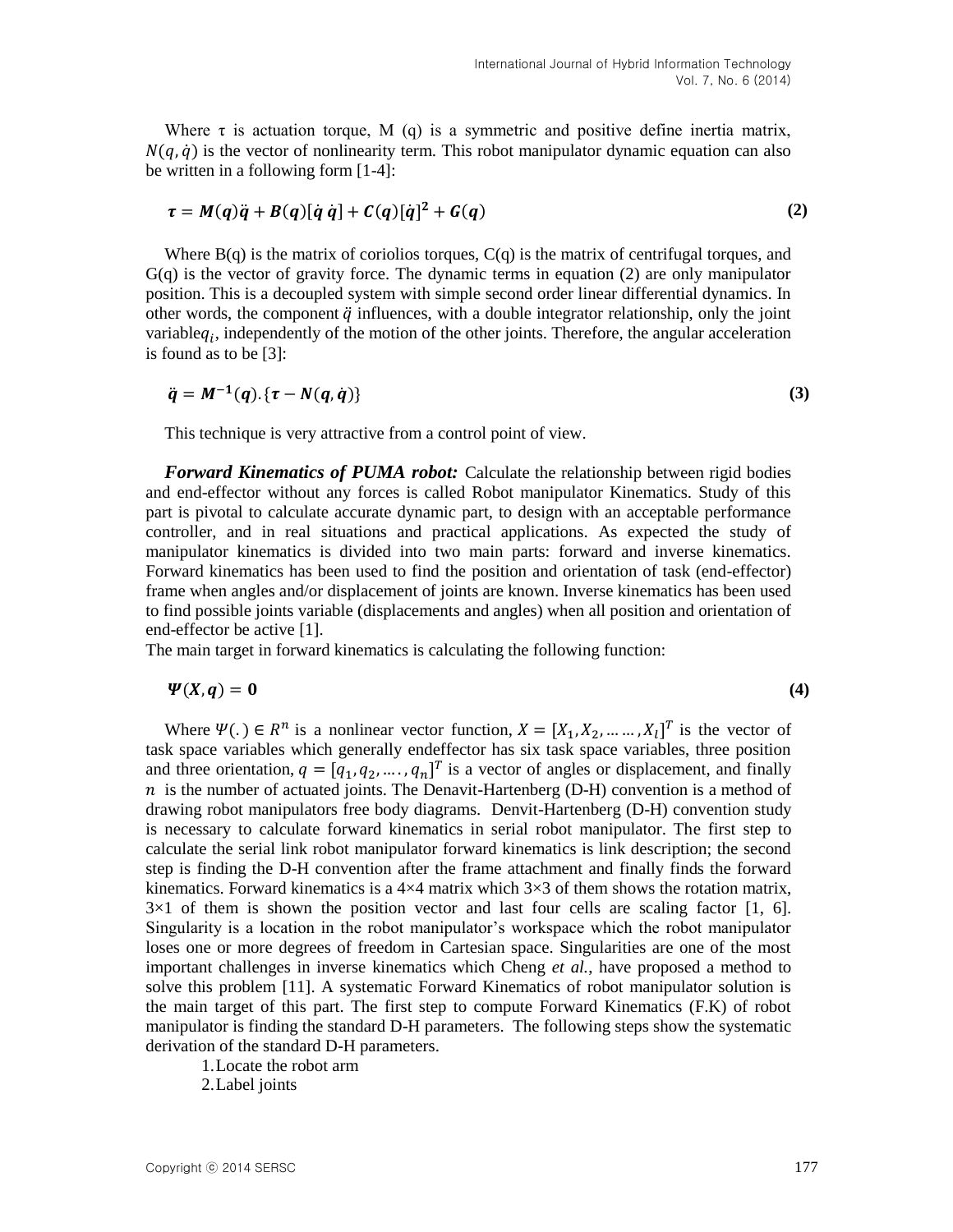- 3. Determine joint rotation or translation ( $\theta$  or  $d$ )
- 4. Setup base coordinate frames.
- 5.Setup joints coordinate frames.
- 6. Determine $\alpha_i$ , that  $\alpha_i$ , link twist, is the angle between  $Z_i$  and  $Z_{i+1}$  about an  $X_i$ .
- 7. Determine  $d_i$  and  $a_i$ , that  $a_i$ , link length, is the distance between  $Z_i$  and  $Z_{i+1}$  along  $X_i$ .  $d_i$ , offset, is the distance between  $X_{i-1}$  and  $X_i$  along  $Z_i$  axis.
- 8.Fill up the D-H parameters table.

The second step to compute Forward kinematics for robot manipulator is finding the rotation matrix  $(R_n^0)$ . The rotation matrix from  $\{F_i\}$  to  $\{F_{i-1}\}$  is given by the following equation;

$$
R_i^{i-1} = U_{i(\theta_i)} V_{i(\alpha_i)}
$$
\n<sup>(5)</sup>

Where  $U_{i(\theta_i)}$  is given by the following equation [1];

$$
U_{i(\theta_i)} = \begin{bmatrix} cos(\theta_i) & -sin(\theta_i) & 0 \\ sin(\theta_i) & cos(\theta_i) & 0 \\ 0 & 0 & 1 \end{bmatrix}
$$
 (6)

and  $V_{i(\alpha_i)}$  is given by the following equation [1];

$$
V_{i(\theta_i)} = \begin{bmatrix} 1 & 0 & 0 \\ 0 & \cos(\alpha_i) & -\sin(\alpha_i) \\ 0 & \sin(\alpha_i) & \cos(\alpha_i) \end{bmatrix}
$$
 (7)

So  $(R_n^0)$  is given by [1]

$$
R_n^0 = (U_1 V_1)(U_2 V_2) \dots \dots \dots (U_n V_n)
$$
\n(8)

The third step to compute the forward kinematics for robot manipulator is finding the displacement vector  $d_n^0$ , that it can be calculated by the following equation [1]

$$
d_n^0 = (U_1S_1) + (U_1V_1)(U_2S_2) + \dots + (U_1V_1)(U_2V_2) \dots (U_{n-1}V_{n-1})(U_nS_n)
$$
\n(9)

The forth step to compute the forward kinematics for robot manipulator is calculate the transformation  ${}_{n}^{0}T$  by the following formulation [1]

$$
{}_{n}^{0}T = {}_{1}^{0}T. \, {}_{2}^{1}T. \, {}_{3}^{2}T \, \dots \, {}_{n}^{n-1}T = \begin{bmatrix} R_{n}^{0} & d_{n}^{0} \\ 0 & 1 \end{bmatrix} \tag{10}
$$

Figure 1 shows the block diagram of two degrees of freedom robot manipulator.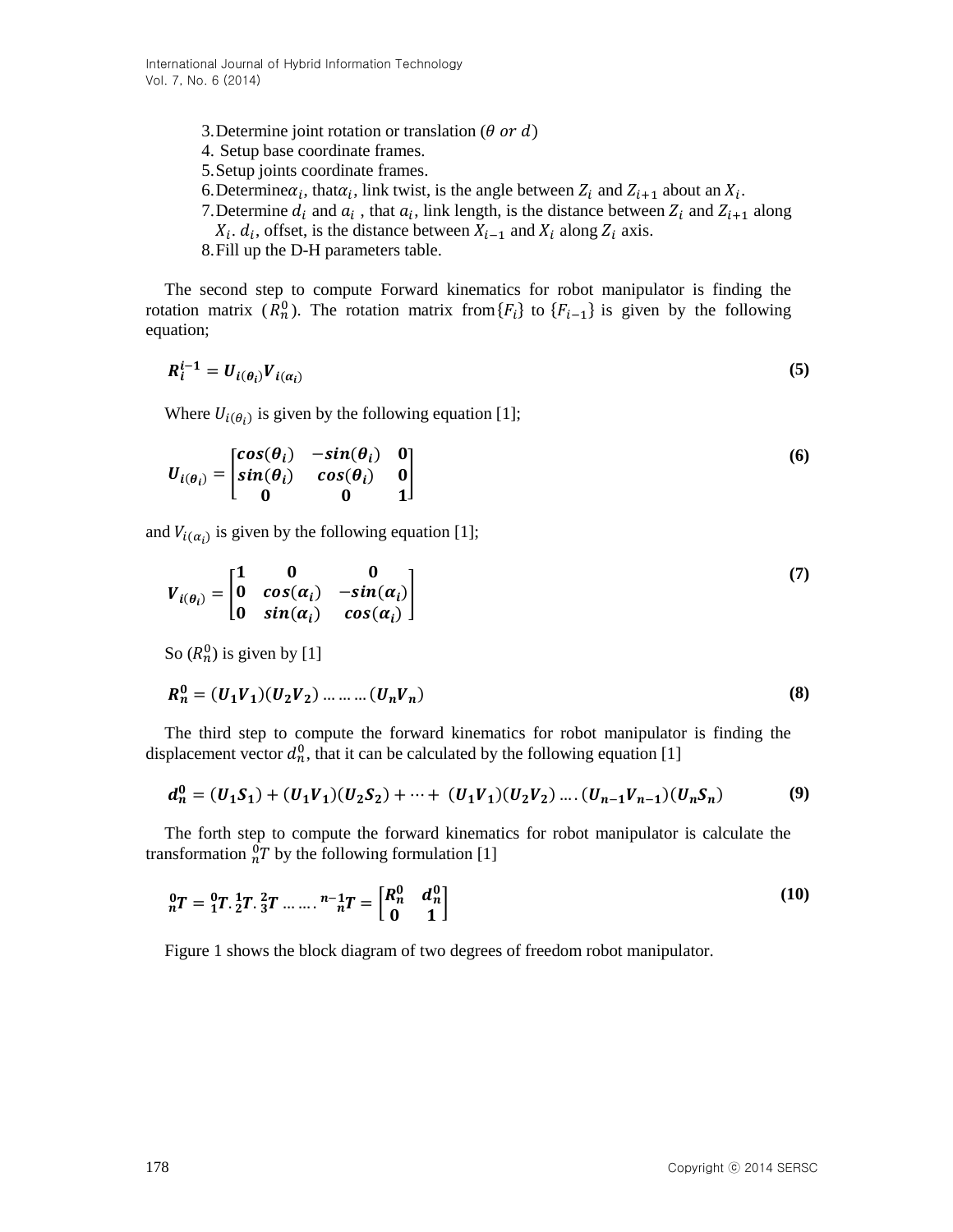International Journal of Hybrid Information Technology Vol. 7, No. 6 (2014)



**Figure 1. Manipulator Used for Simulations**

*Design PID Controller:* Design of a linear methodology to control of continuum robot manipulator was very straight forward. Since there was an output from the torque model, this means that there would be two inputs into the PID controller. Similarly, the outputs of the controller result from the two control inputs of the torque signal. In a typical PID method, the controller corrects the error between the desired input value and the measured value. Since the actual position is the measured signal. Figure 2 is shown linear PID methodology, applied to continuum robot manipulator [1-6].

$$
e(t) = \theta_a(t) - \theta_d(t) \tag{11}
$$

$$
U_{PID} = K_{p_a} e + K_{V_a} \dot{e} + K_I \sum e
$$
\n(12)



**Figure 2. Block Diagram of Linear PID Method**

The model-free control strategy is based on the assumption that the joints of the manipulators are all independent and the system can be decoupled into a group of single-axis control systems [11]. Therefore, the kinematic control method always results in a group of individual controllers, each for an active joint of the manipulator. With the independent joint assumption, no a priori knowledge of robot manipulator dynamics is needed in the kinematic controller design, so the complex computation of its dynamics can be avoided and the controller design can be greatly simplified. This is suitable for real-time control applications when powerful processors, which can execute complex algorithms rapidly, are not accessible.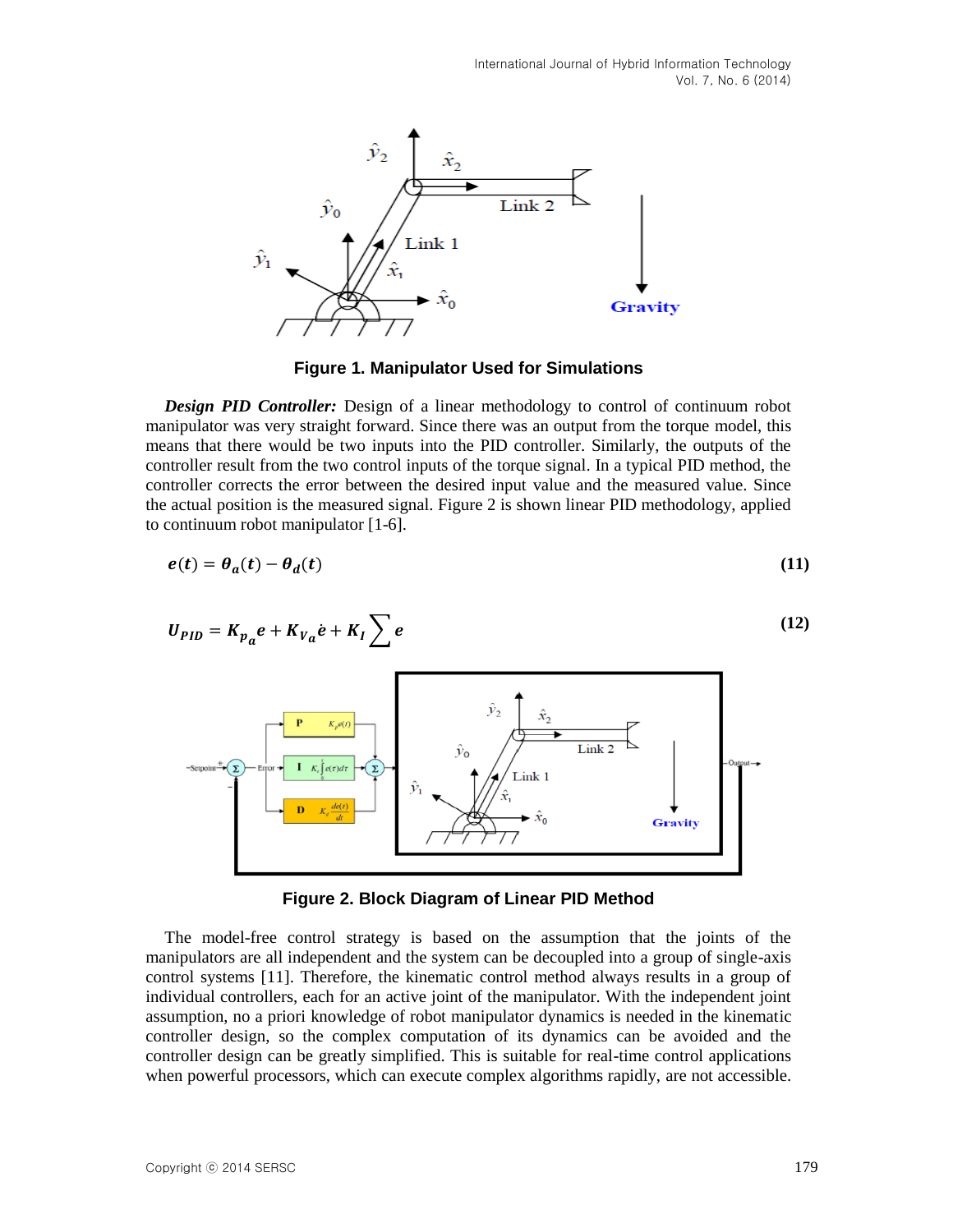International Journal of Hybrid Information Technology Vol. 7, No. 6 (2014)

However, since joints coupling is neglected, control performance degrades as operating speed increases and a manipulator controlled in this way is only appropriate for relatively slow motion [10-11]. The fast motion requirement results in even higher dynamic coupling between the various robot joints, which cannot be compensated for by a standard robot controller such as PID [10], and hence model-based control becomes the alternative.

*Fuzzy Logic Methodology:* Based on foundation of fuzzy logic methodology; fuzzy logic controller has played important rule to design nonlinear controller for nonlinear and uncertain systems [11-12]. However the application area for fuzzy control is really wide, the basic form for all command types of controllers consists of;

Input fuzzification (binary-to-fuzzy [B/F] conversion) Fuzzy rule base (knowledge base), Inference engine and Output defuzzification (fuzzy-to-binary [F/B] conversion). Figure 3 shows a fuzzy controller part.



**Figure 3. Fuzzy Controller Detail**

Block diagram of fuzzy logic controller to control of 2 DOF robot manipulator shows in Figure 4.



**Figure 4. Block Diagram of Fuzzy Controller**

The fuzzy inference engine offers a mechanism for transferring the rule base in fuzzy set which it is divided into two most important methods, namely, Mamdani method and Sugeno method. Mamdani method is one of the common fuzzy inference systems and he designed one of the first fuzzy controllers to control of system engine. Mamdani's fuzzy inference system is divided into four major steps: fuzzification, rule evaluation, aggregation of the rule outputs and defuzzification. Michio Sugeno use a singleton as a membership function of the rule consequent part. The following definition shows the Mamdani and Sugeno fuzzy rule base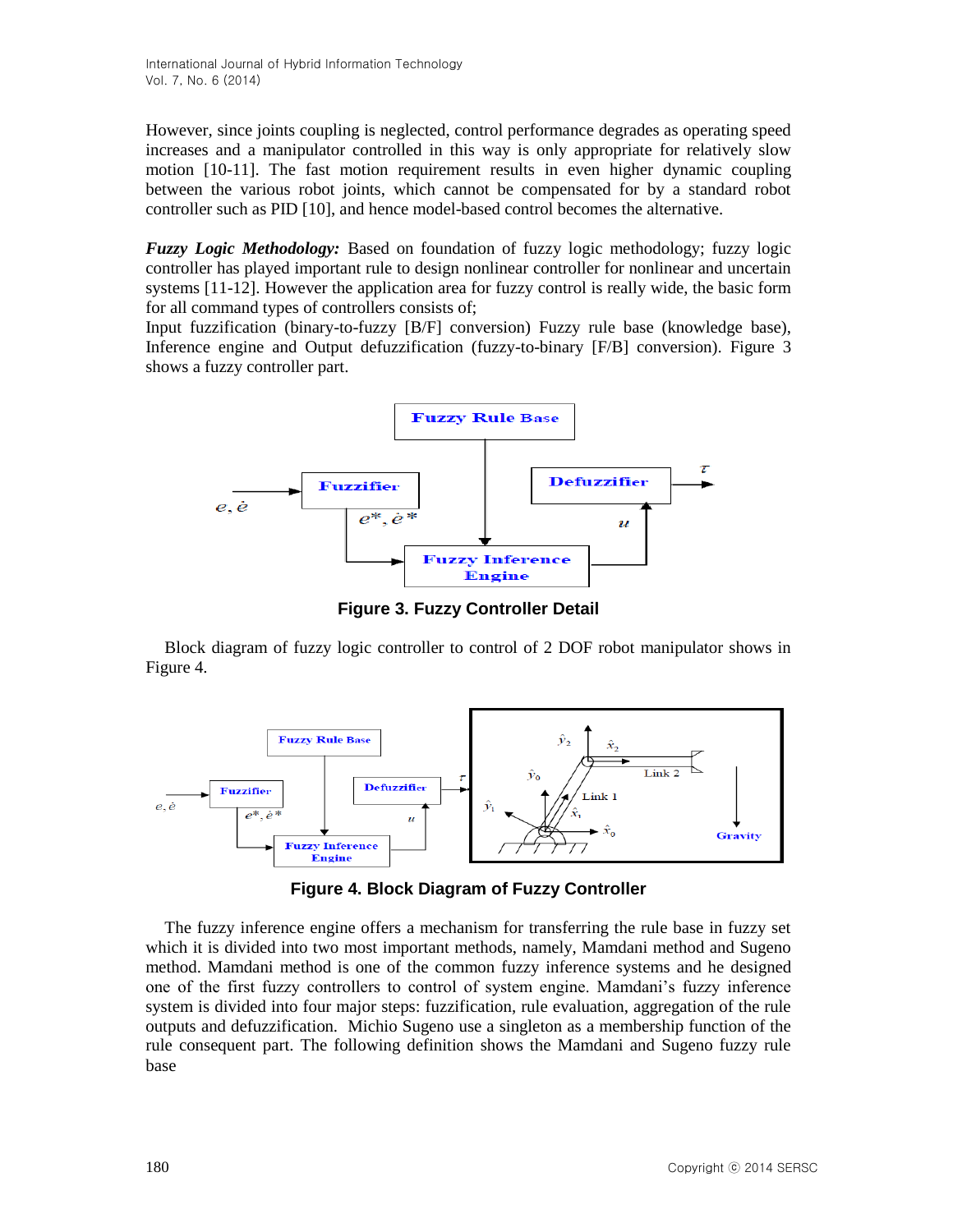#### *′ ′ if* x is A and y is B then z is  $f(x, y)'$ sugeno'

When  $x$  and  $y$  have crisp values fuzzification calculates the membership degrees for antecedent part. The Figure of membership functions and linguistic variable shows in Figure 5.



**Figure 5. Membership Functions of Linguistic Variables**

Rule evaluation focuses on fuzzy operation  $(AND/OR)$  in the antecedent of the fuzzy rules. The aggregation is used to calculate the output fuzzy set and several methodologies can be used in fuzzy logic controller aggregation, namely, Max-Min aggregation, Sum-Min aggregation, Max-bounded product, Max-drastic product, Max-bounded sum, Max-algebraic sum and Min-max. Two most common methods that used in fuzzy logic controllers are Maxmin aggregation and Sum-min aggregation. Max-min aggregation defined as below;

$$
\mu_U(x_k, y_k, U) = \mu_{\bigcup_{i=1}^r F R^i}(x_k, y_k, U) = \max \{ \min_{i=1}^r \left[ \mu_{Rpq}(x_k, y_k), \mu_{p_m}(U) \right] \} \tag{14}
$$

The Sum-min aggregation defined as below

$$
\mu_U(x_k, y_k, U) = \mu_{\bigcup_{i=1}^r F R^i}(x_k, y_k, U) = \sum \min_{i=1}^r \left[ \mu_{R_{pq}}(x_k, y_k), \mu_{p_m}(U) \right]
$$
(15)

where r is the number of fuzzy rules activated by  $x_k$  and  $y_k$  and also  $\mu_{\bigcup_{i=1}^r F R^i}(x_k, y_k, U)$  is a fuzzy interpretation of  $i - th$  rule. Defuzzification is the last step in the fuzzy inference system which it is used to transform fuzzy set to crisp set. Consequently defuzzification's input is the aggregate output and the defuzzification's output is a crisp number. Centre of gravity method  $(COG)$  and Centre of area method  $(COA)$  are two most common defuzzification methods, which  $COG$  method used the following equation to calculate the defuzzification

$$
COG(x_k, y_k) = \frac{\sum_i U_i \sum_{j=1}^r \mu_u(x_k, y_k, U_i)}{\sum_i \sum_{j=1}^r \mu_u(x_k, y_k, U_i)}
$$
(16)

and  $COA$  method used the following equation to calculate the defuzzification

$$
COA(x_k, y_k) = \frac{\sum_i U_i \mu_u(x_k, y_k, U_i)}{\sum_i \mu_v(x_k, y_k, U_i)}
$$
(17)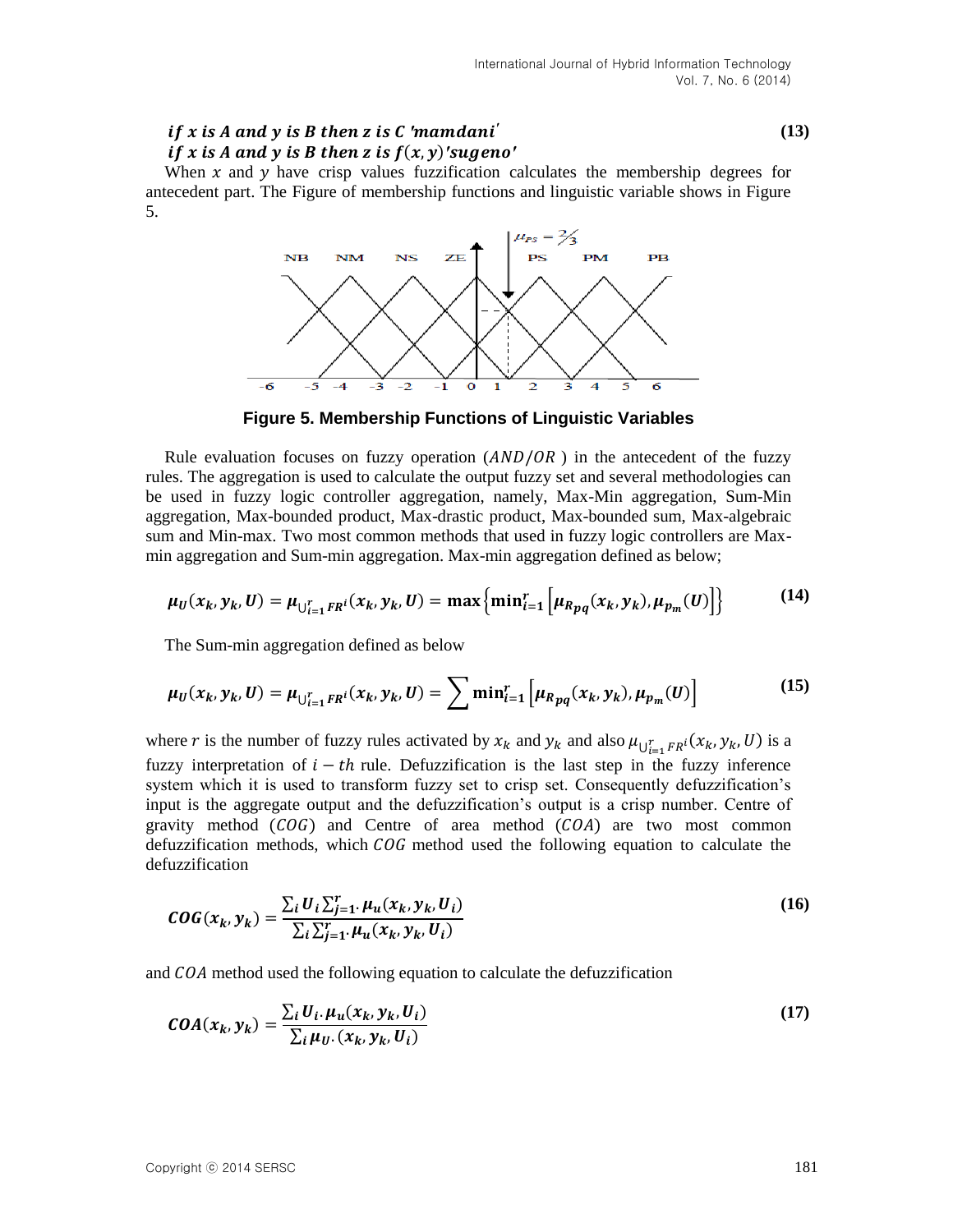Where  $COG(x_k, y_k)$  and  $COA(x_k, y_k)$  illustrates the crisp value of defuzzification output,  $U_i \in U$  is discrete element of an output of the fuzzy set,  $\mu_U$ .  $(x_k, y_k, U_i)$  is the fuzzy set membership function, and  $r$  is the number of fuzzy rules.

### **3. Methodology**

In fuzzy error-based controller; error based Mamdani's fuzzy inference system has considered with two inputs, one output and totally 49 rules. Based on fuzzy logic methodology

$$
f(x) = U_{fuzzy} = \sum_{l=1}^{M} \theta^T \zeta(x)
$$
\n(18)

where  $\theta^T$  is adjustable parameter (gain updating factor) and  $\zeta(x)$  is defined by

$$
\zeta(x) = \frac{\sum_{i} \mu(x_i) x_i}{\sum_{i} \mu(x_i)}
$$
(19)

Where  $\mu(x_i)$  is membership function.  $\tau_{fuzzy}$  is defined as follows;

$$
\tau_{fuzzy} = \sum_{l=1}^{M} \theta^T \zeta(x) \tag{20}
$$

Design of error-based fuzzy based on Mamdani's fuzzy inference method has four steps , namely, fuzzification, fuzzy rule base and rule evaluation, aggregation of the rule output (fuzzy inference system) and defuzzification.

*Fuzzification:* the first step in fuzzification is determine inputs and outputs which, it has two inputs (e,  $\dot{e}$ ) and one output ( $\tau_{fuzzy}$ ). The inputs are error (e) which measures the difference between desired and actual output position, and the change of error  $(\dot{e})$  which measures the difference between desired and actual velocity and output is fuzzy equivalent torque. The second step is chosen an appropriate membership function for inputs and output which, to simplicity in implementation because it is a linear function with regard to acceptable performance triangular membership function is selected in this research. The third step is chosen the correct labels for each fuzzy set which, in this research namely as linguistic variable. Based on experience knowledge the linguistic variables for error (e) are; Negative Big (NB), Negative Medium (NM), Negative Small (NS), Zero (Z), Positive Small (PS), Positive Medium (PM), Positive Big (PB), and experience knowledge it is quantized into thirteen levels represented by:  $-6, -5, -4, -3, -2, -1, 0, 1, 2, 3, 4, 5, 6$  the linguistic variables for change of error (*ė*) are; Fast Left (FL), Medium Left (ML), Slow Left (SL),Zero (Z), Slow Right (SR), Medium Right (MR), Fast Right (FR), and it is quantized in to thirteen levels represented by:  $-6$ ,  $-5$ ,  $-0.4$ ,  $-3$ ,  $-2$ ,  $-1$ ,  $0$ ,  $1$ ,  $2$ ,  $3$ ,  $4$ ,  $5$ ,  $6$ , and the linguistic variables to find the output are; Large Left (LL), Medium Left (ML), Small Left (SL), Zero (Z), Small Right (SR), Medium Right (MR), Large Right (LR) and it is quantized in to thirteen levels represented by:  $: -6, -5, -4, -3, -2, -1, 0, 1, 2, 3, 4, 5, 6$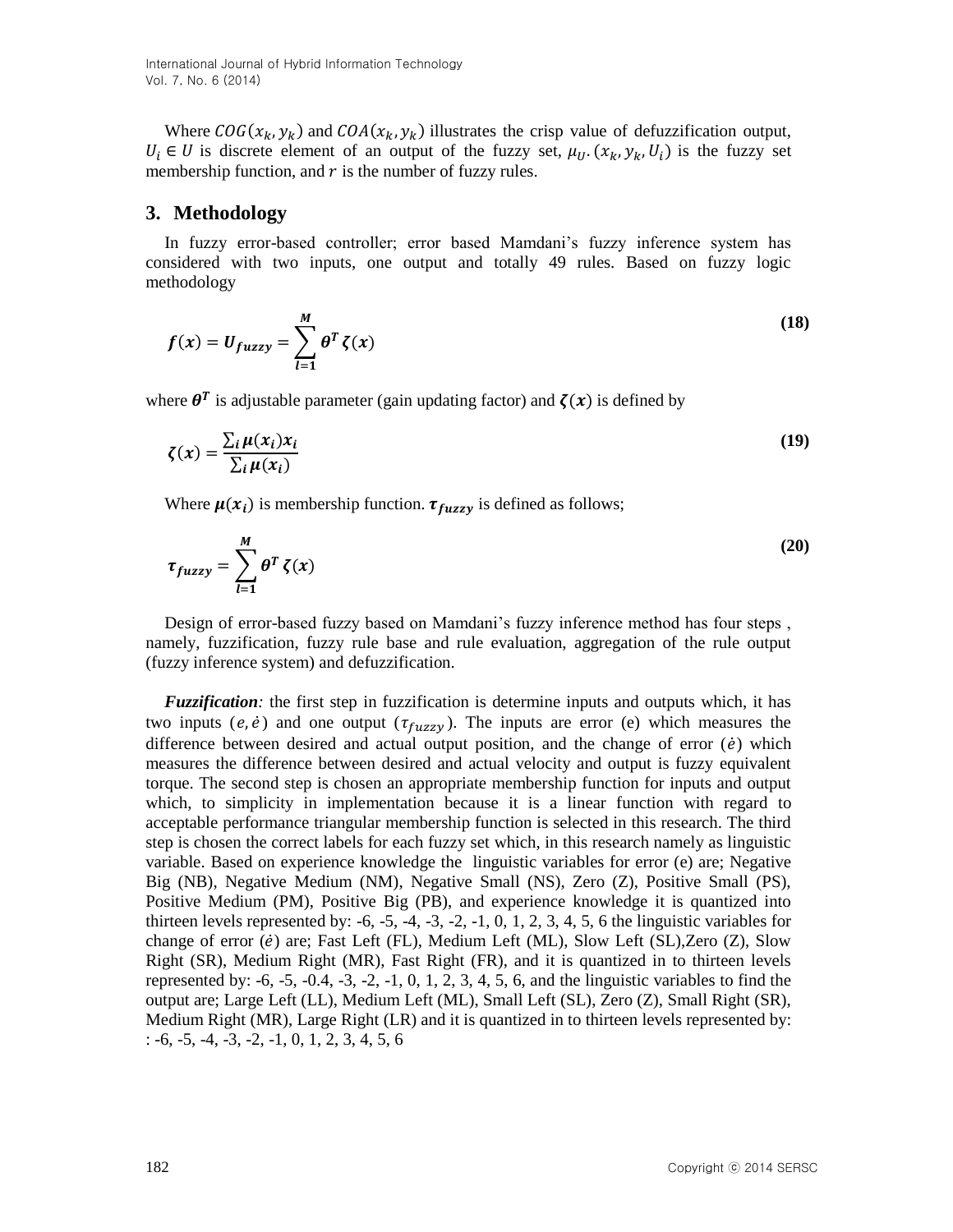*Fuzzy rule base and rule evaluation*: the first step in rule base and evaluation is to provide a least structured method to derive the fuzzy rule base which, expert experience and control engineering knowledge is used because this method is the least structure of the other one and the researcher derivation the fuzzy rule base from the knowledge of system operate and/or the classical controller. Design the rule base of fuzzy inference system can play important role to design the best performance of fuzzy sliding mode controller, that to calculate the fuzzy rule base the researcher is used to heuristic method which, it is based on the behavior of the control of robot manipulator. The complete rule base for this controller is shown in Table 1. Rule evaluation focuses on operation in the antecedent of the fuzzy rules in fuzzy sliding mode controller. This part is used  $AND/OR$  fuzzy operation in antecedent part which *AND* operation is used.

|                               |    | Decrease the overshoot |    | ė  |    |    |    |             |
|-------------------------------|----|------------------------|----|----|----|----|----|-------------|
| $\overline{\mathcal{C}}$<br>e | FL | мL                     | SL | z  | SR | мĸ | FR |             |
| NB                            | LL | LL                     | LL | ML | SL | SL | z  | a,          |
| NM                            | LL | МL                     | МL | МL | SL | z  | SR | tim         |
| NS                            | LL | МL                     | SL | SL | z  | SR | MR | g<br>е<br>Έ |
| z                             | LL | ML                     | SL | z  | SR | MR | LR | 소수          |
| PS                            | ML | SL                     | z  | SR | SR | MR | LR |             |
| PМ                            | SL | z                      | SR | MR | MR | MR | LR | Decrease    |
| PВ                            | z  | SR                     | SR | MR | LR | LR | LR |             |
|                               |    |                        |    |    |    |    |    |             |

**Table 1. Modified Fuzzy Sliding Mode Rule Table**

*Aggregation of the rule output (Fuzzy inference):* Max-Min aggregation is used in this work.

*Defuzzification:* The last step to design fuzzy inference in our fuzzy sliding mode controller is defuzzification. This part is used to transform fuzzy set to crisp set, therefore the input for defuzzification is the aggregate output and the output of it is a crisp number. Center of gravity method  $(COG)$  is used in this research. The lookup table for fuzzy controller shows in Table 2.

| →<br>e   | <b>MEMBERSHIP FUNCTION</b> |        |        |        |        |        |        |        |              |        |        |        |        |
|----------|----------------------------|--------|--------|--------|--------|--------|--------|--------|--------------|--------|--------|--------|--------|
| ė        | -6                         | $-5$   | $-4$   | $-3$   | $-2$   | $-1$   | 0      | 1      | $\mathbf{2}$ | 3      | 4      | 5      | 6      |
| -6       | $-5.6$                     | $-5.4$ | $-5.0$ | $-4.8$ | $-4.8$ | $-4.7$ | $-4.7$ | $-4.6$ | $-4.5$       | $-4.4$ | $-4.3$ | $-4.3$ | $-4.2$ |
| -5       | $-4.7$                     | $-4.5$ | $-4.4$ | $-4.3$ | $-4.2$ | $-4.1$ | $-4.0$ | $-3.9$ | $-3.8$       | $-3.8$ | $-3.7$ | $-3.6$ | $-3.5$ |
| $-4$     | $-3.7$                     | $-3.6$ | $-3.5$ | $-3.2$ | $-3.0$ | $-3.0$ | $-3.0$ | $-2.9$ | $-2.9$       | $-2.8$ | $-2.8$ | $-2.7$ | $-2.7$ |
| $-3$     | $-2.0$                     | $-2.0$ | $-1.9$ | $-1.9$ | $-1.8$ | $-1.8$ | $-1.7$ | $-1.7$ | $-1.6$       | $-1.5$ | $-1.4$ | $-1.3$ | $-1.3$ |
| $-2$     | 0.0                        | 0.0    | $-0.8$ | $-1.0$ | $-1.2$ | $-1.7$ | $-2.3$ | $-2.2$ | $-2.2$       | $-2.0$ | $-2.0$ | $-1.0$ | $-1.0$ |
| $-1$     | 1.0                        | 1.0    | 0.0    | 0.0    | $-0.5$ | $-0.5$ | $-0.5$ | $-1.0$ | $-1.2$       | $-1.5$ | $-1.7$ | $-1.0$ | $-1.0$ |
| $\bf{0}$ | 1.3                        | 1.2    | 1.0    | 0.8    | 0.6    | 0.0    | $-0.2$ | $-0.4$ | $-0.6$       | $-0.8$ | $-1.0$ | $-1.0$ | $-1.0$ |
| 1        | 2.0                        | 2.0    | 1.9    | 1.8    | 1.8    | 1.8    | 1.8    | 1.8    | 1.5          | 0.0    | $-0.3$ | $-1.0$ | $-0.8$ |
| 2        | 2.0                        | 2.0    | 2.0    | 2.0    | 2.0    | 2.0    | 2.0    | 2.0    | 2.0          | 1.2    | 0.8    | 0.0    | 0.0    |
| 3        | 2.0                        | 2.1    | 2.3    | 2.5    | 2.5    | 2.5    | 2.6    | 2.7    | 2.8          | 2.8    | 2.9    | 2.9    | 3.0    |
| 4        | 2.7                        | 2.7    | 2.8    | 3.1    | 3.2    | 3.3    | 3.5    | 3.6    | 3.6          | 3.8    | 3.8    | 3.9    | 3.9    |
| 5        | 3.6                        | 3.3    | 3.7    | 4.0    | 4.1    | 4.3    | 4.3    | 4.4    | 4.4          | 4.5    | 4.5    | 4.6    | 4.7    |
| 6        | 4.4                        | 4.4    | 4.3    | 4.8    | 5.0    | 5.0    | 5.1    | 5.2    | 5.3          | 5.4    | 5.6    | 5.6    | 5.6    |

**Table 2. Lookup Table for the Fuzzy Controller**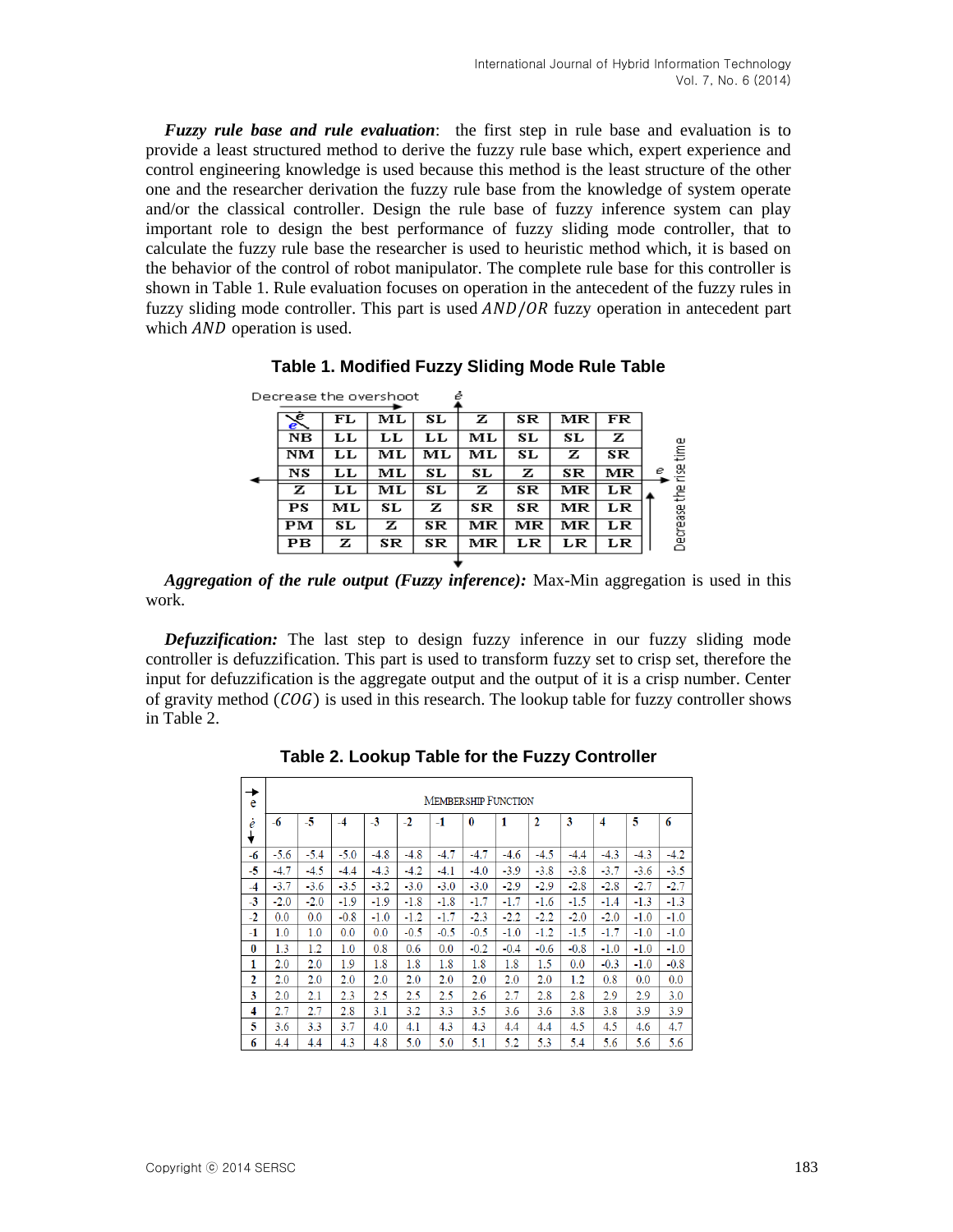The next step in this research is online tuning the fuzzy inputs and outputs gain updating factors. Figure 6 shows the fuzzy controller and gain updating factors. In this Figure  $GE$ ,  $GCE$ and  $GU$  are gain updating factors and block  $F$  is fuzzy controller block.



**Figure 6. Gain Updating Factors in Fuzzy Controller**

To tuning these coefficients conventional PID controller is used. Figure 7 shows the block diagram of online tuning fuzzy controller based on PID method.



**Figure 7. Block Diagram of PID Tuning Fuzzy Controller**

Table 3 shows the PID tuning fuzzy controller.

| Ń<br>è         | <b>Membership Function</b> |      |                |                |      |                |                |                |      |      |      |      |   |
|----------------|----------------------------|------|----------------|----------------|------|----------------|----------------|----------------|------|------|------|------|---|
| ė              | $-6$                       | -5   | -4             | $-3$           | $-2$ | $-1$           | 0              | 1              | 2    | 3    | 4    | 5    | 6 |
| $-6$           | $-6$                       | -6   | $-6$           | -6             | $-6$ | $-6$           | $-6$           | -5             | $-4$ | $-3$ | $-2$ | $-1$ | 0 |
| -5             | $-6$                       | $-6$ | -6             | -6             | $-5$ | -4             | -4             | $-4$           | $-3$ | $-2$ | $-1$ | 0    | 0 |
| -4             | -6                         | -6   | -6             | -5             | -4   | $-3$           | $-3$           | $-3$           | $-2$ | $-1$ | 0    | 0    | 1 |
| $-3$           | -6                         | -6   | -5             | -4             | $-3$ | $-2$           | $-2-$          | $-2$           | -1   | 0    | 0    | 1    | 2 |
| $-2$           | $-6$                       | -5   | $-4$           | $-3$           | $-2$ | $-1$           | $-1$           | $-1$           | 0    | 0    | 1    | 2    | 3 |
| -1             | -5                         | -4   | $-3$           | -2             | $-1$ | $-1$           | 0              | 0              | 0    | 1    | 2    | 3    | 4 |
| 0              | -5                         | -4   | $-3$           | -2             | $-1$ | 0              | 0              | 0              | 1    | 2    | 3    | 4    | 5 |
| 1              | $-3$                       | $-2$ | $-1$           | $\bf{0}$       | 0    | 0              | 0              | 1              | 1    | 2    | 3    | 4    | 5 |
| $\overline{2}$ | $-2$                       | $-1$ | 0              | $\bf{0}$       | 0    | 1              | 1              | 1              | 2    | 3    | 4    | 5    | 6 |
| 3              | $-1$                       | 0    | $\mathbf{0}$   | 0              | 1    | $\overline{2}$ | $\overline{2}$ | $\overline{2}$ | 3    | 4    | 5    | 6    | 6 |
| 4              | 0                          | 0    | 0              | 1              | 2    | 3              | 3              | 3              | 4    | 5    | 6    | 6    | 6 |
| 5              | 0                          | 0    | 1              | $\overline{2}$ | 3    | 4              | 4              | 4              | 5    | 6    | 6    | 6    | 6 |
| 6              | 0                          | 1    | $\overline{2}$ | 3              | 4    | 5              | 6              | 6              | 6    | 6    | 6    | 6    | 6 |

**Table 3. Lookup Table for the Proposed Method**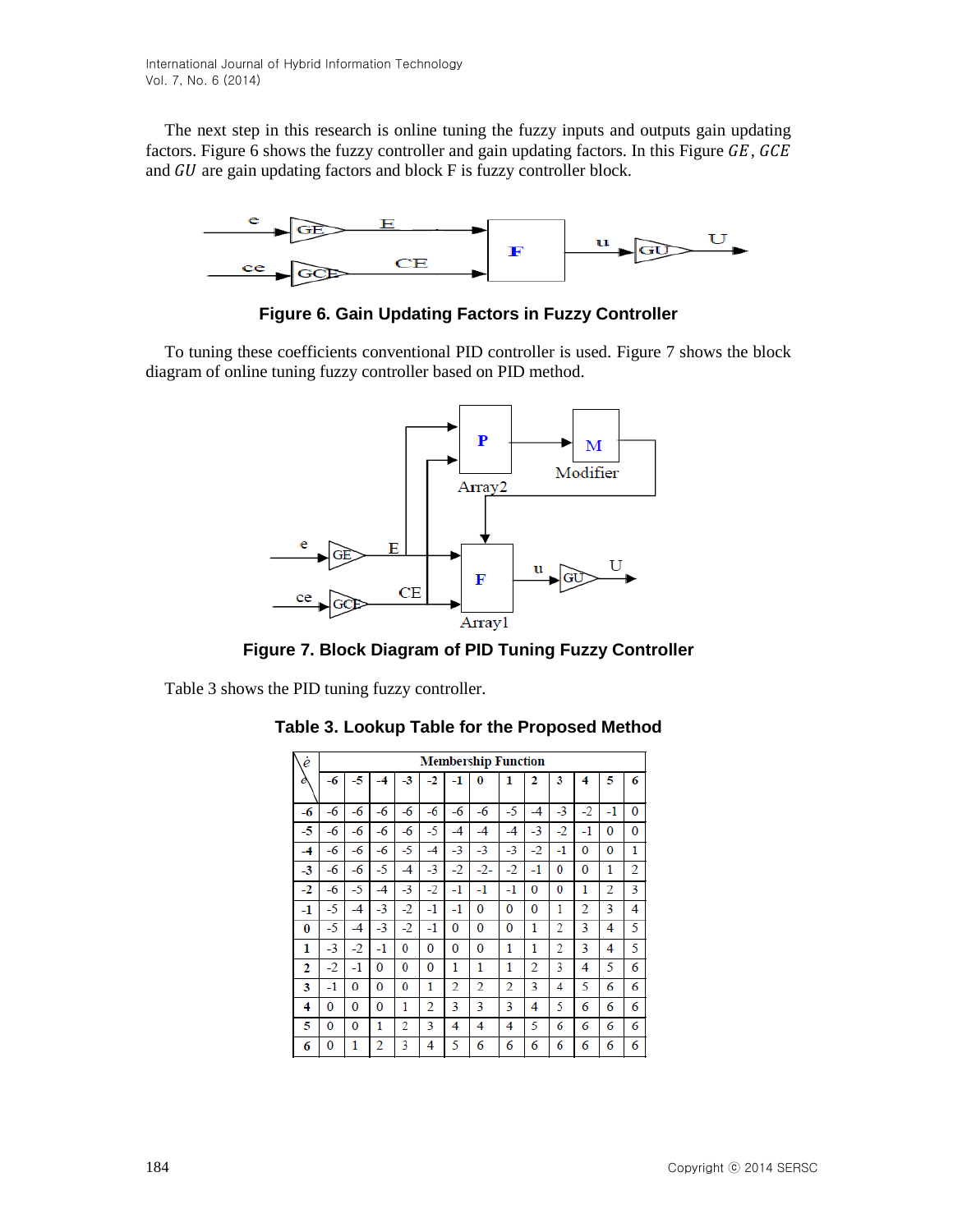### **4. Results and Discussion**

In this research, proposed controller is used to test the output position and orientation. To test the validity this method is compared with fuzzy logic controller in certain and uncertain environment.

*Optimization the Proposed Method:* in proposed methodology; controller's performance are depending on the PID coefficient  $K_p$ ,  $K_v$ ,  $K_i$  and gain updating factor coefficients. These coefficients are computed by Gradient Descent Algorithm optimization; Figure 8 and Figure 9.



**Figure 8. Trajectory Following Gradient Descent Optimization** 



**Figure 9. Error's Gradient Descent Optimization**

**Position and Orientation Test:** Figures 10 and 11 are shown the XYZ trajectory following in pure fuzzy logic controller and proposed controller. Based on these two figures, proposed methodology has better performance to better enforcement of the order.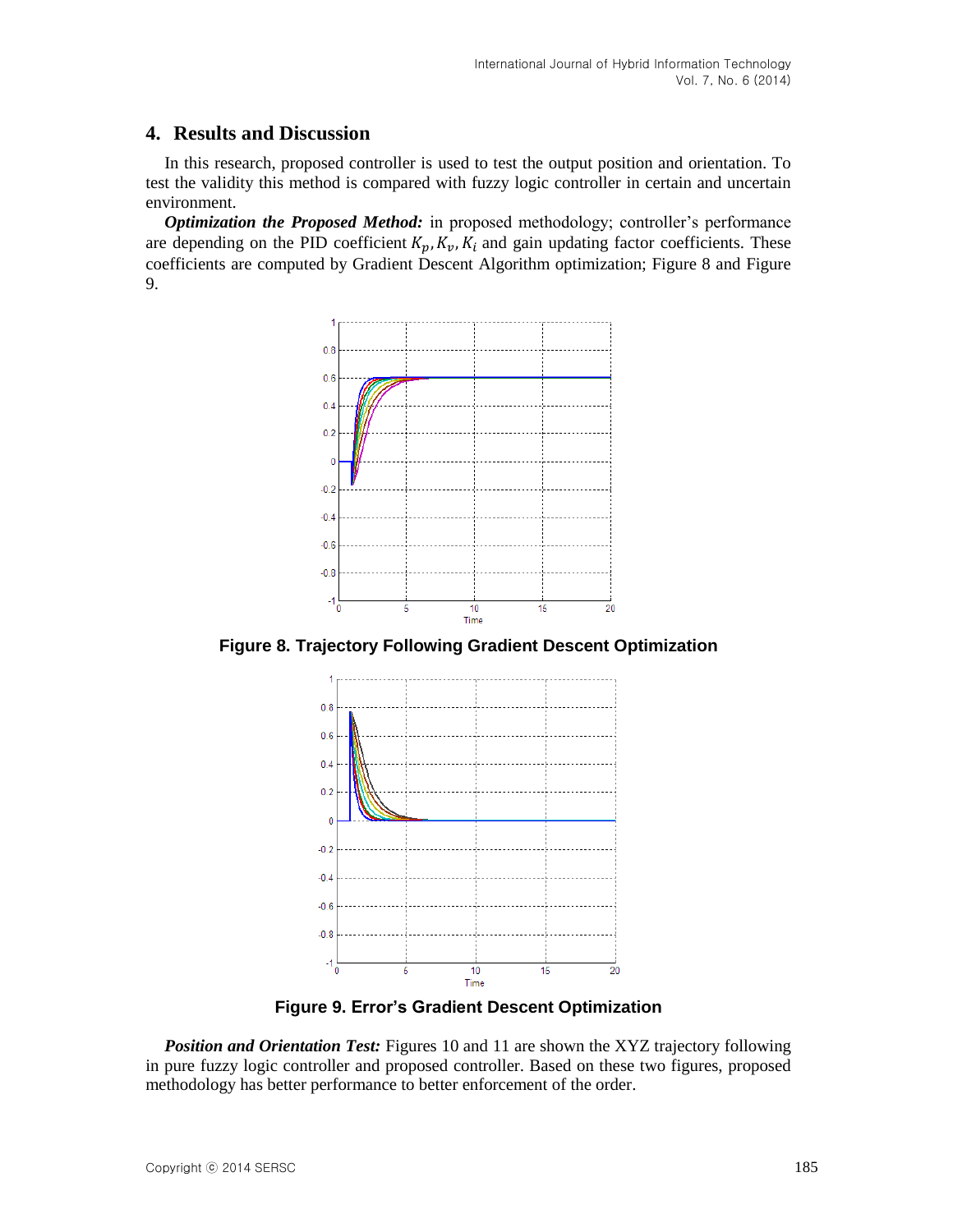

**Figure 10. Proposed Position and Orientation in 3D Dimensions** 



**Figure 11. Fuzzy Position and Orientation in 3D Dimensions** 

It may be claimed that however fuzzy logic control is used in many research and industry but proposed method has a better XYZ position and orientation (POSE). The data indicates that proposed method can guarantee the stability and minimal error.

*Disturbance Rejection:* Figures 12 and 13 shows the power disturbance and external noise elimination in proposed method and FLC. As a matter of fact the disturbance rejection is used to test the robustness of these two methods. Surely after applied different external noise in these two methods it found fairly fluctuations in POSE responses. Actually one of the main advantages of proposed methodology is stability in presence of external disturbance. A further advantage of proposed method is increase the robustness compared to FLC.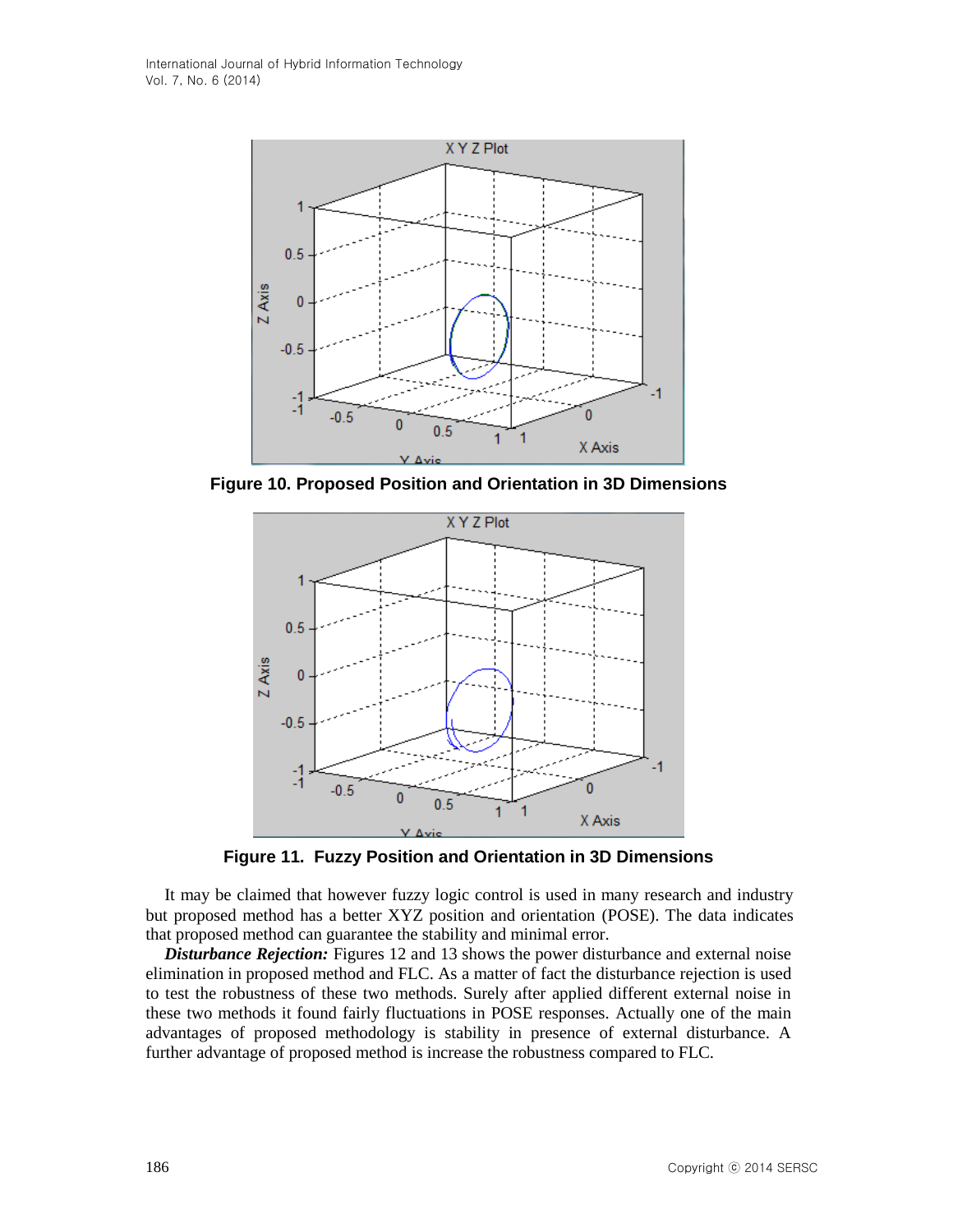

**Figure 12. Disturbance Rejection in Proposed Position and Orientation in 3D Dimensions**



**Figure 13. Disturbance Rejection in FLC Position and Orientation in 3D Dimensions** 

Based on Figure 13, PID tuning caused to increase the stability and robustness and it can eliminate the limited external disturbance.

### **5. Conclusion**

Refer to this research, design a PID tuning fuzzy logic methodology is proposed to tune the POSE in two degrees of freedom robot manipulator. At first pure fuzzy logic controller is design for POSE tune in this robot. This method has two important challenge; stability and robustness because this method is work based on intelligent rule base formulation. PID controller is used to resolve uncertainty problem. To solve stability challenge in above method PID methodology is used. Eventually gradient descent optimization is applied to proposed methodology to tune all four parameters. The POSE results demonstrate that the gradient descent proposed method is a partly model base method which works well in certain and partly uncertain system.